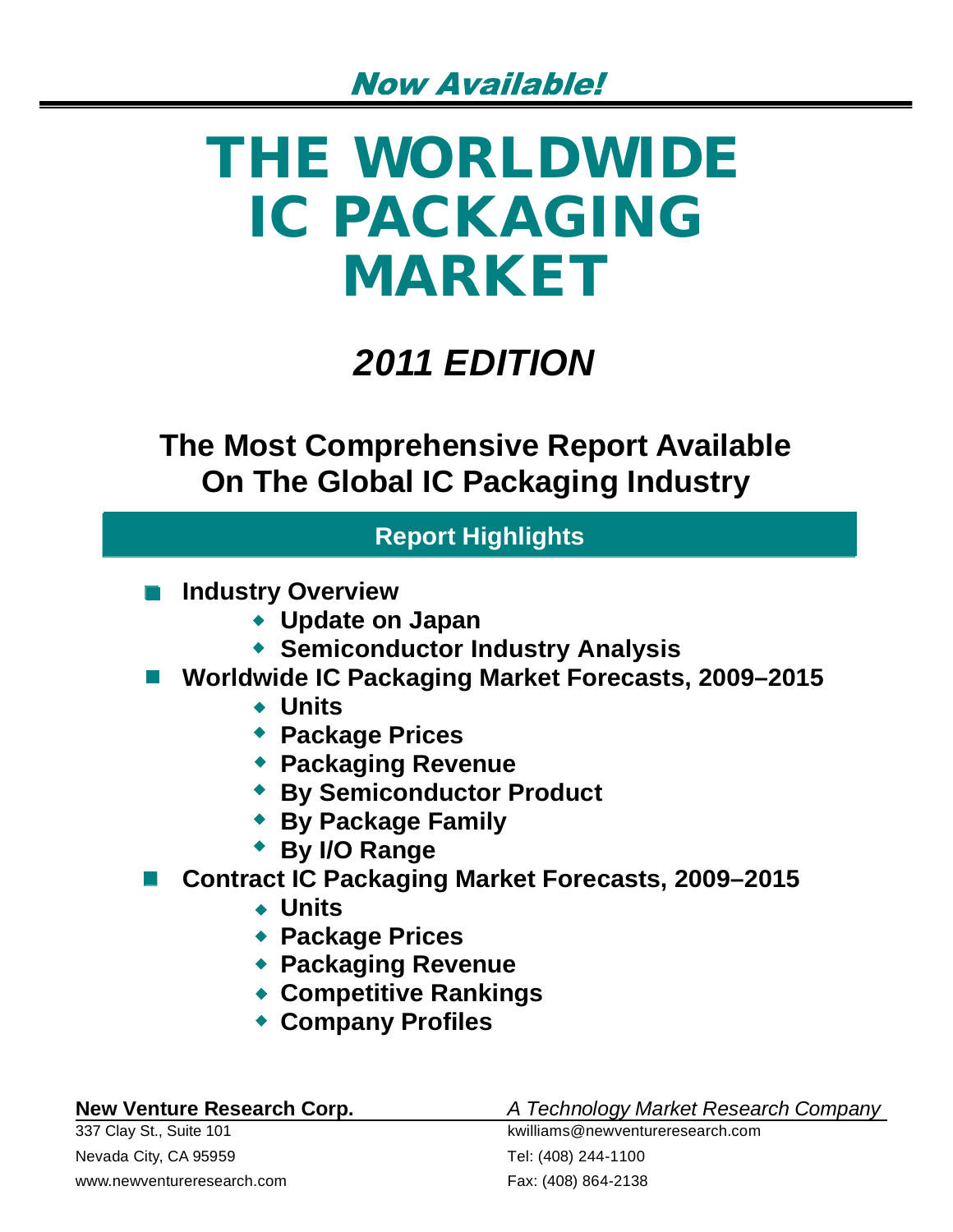## **Synopsis**

The semiconductor industry's recovery in 2010 following the 2008-2009 recession was unprecedented, with one of the best growth years in its history. The estimated worldwide IC growth was 28.9% in terms of units and 31.3% in terms of revenue. Demand is being driven by wireless portable devices such as the iPhone and iPad which is far exceeding the growth of the overall economy.

*New Venture Research (NVR)* , in the **2011 Edition** of **The Worldwide IC Packaging Market,** analyzes the semiconductor industry and uses this analysis to forecast the future of the global IC packaging market.

The report begins with the latest updates on Japan, mergers and acquisitions, historic and future unit and revenue graphs, and a SATS company overview.



Following this high-level review, the report presents forecasts for each semiconductor product type, and segments these products by package family and I/O count range. Packaging revenue figures are displayed for each segment, based on prices charged in the contract assembly market. The package families are then rolled up by I/O count and semiconductor product. In doing so, the report generates the total value of the IC packaging industry.

Next, the report presents *NVR's* continuing, extensive coverage of the packaging contractor market. Packaging contractors will continue to assume a larger share of the world's IC packaging business. The report breaks the contractor market down by package families and major product categories providing units and revenue for each category. To help you further assess this group of companies, the report profiles the activities of the world's largest contractors and the packages they offer.

**The Worldwide IC Packaging Market**, **2011 Edition** continues NVR*'s* leadership position in assessing the status and future of IC packaging. This report will provide you with an effective and economical tool for assessing the future of this market. The report sells for \$2995 and is delivered by email as a single-user PDF file. Extra single-user licenses sell for \$250 each and a corporate license is \$1000. With the purchase of the report, an Excel spreadsheet of all tables may be obtained for an additional \$500.

## **About the Author**

**Sandra Winkler** is the senior analyst for IC packaging at New Venture Research (NVR). She began her analyst career as an independent consultant to the telecommunications industry more than 20 years ago. Ms. Winkler has authored widely cited reports on IC packaging since 1995 for Electronic Trend Publications (ETP) which is now NVR. She has spoken at numerous industry conferences and has written articles for a variety of trade publications. Ms. Winkler has an MBA from Santa Clara University.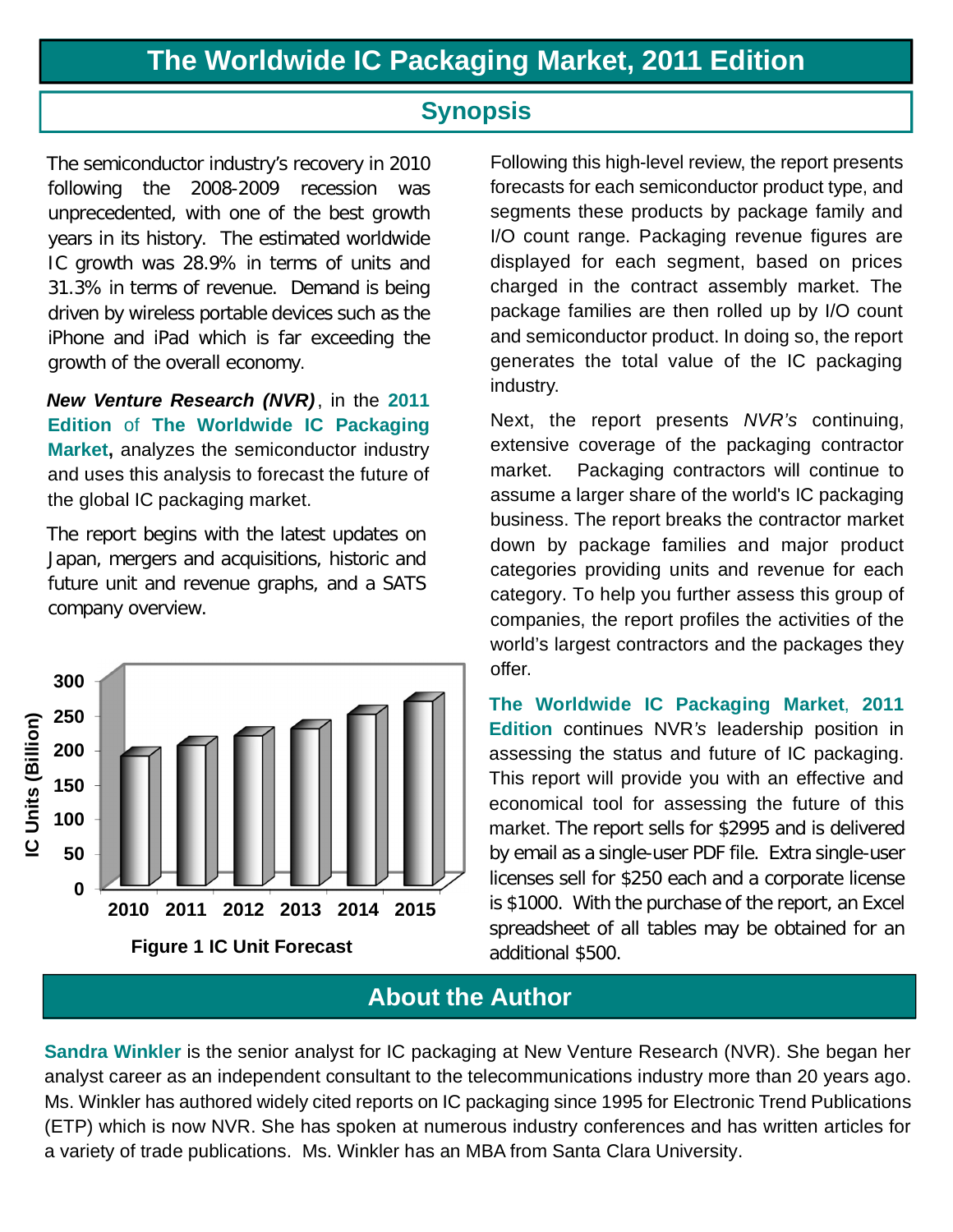## **Table of Contents**

| <b>Chapter 1: Introduction</b>                                                                                                                                                                                                                                                                                                                                                                                                                                                 |
|--------------------------------------------------------------------------------------------------------------------------------------------------------------------------------------------------------------------------------------------------------------------------------------------------------------------------------------------------------------------------------------------------------------------------------------------------------------------------------|
| <b>Chapter 2: Executive Summary</b>                                                                                                                                                                                                                                                                                                                                                                                                                                            |
| <b>Chapter 3: The State of the Industry</b><br>Feeling the Affects of the Tsunami<br><b>Acquisitions and Mergers</b><br>The Cycles of Life<br><b>SATs Company Overview</b>                                                                                                                                                                                                                                                                                                     |
| <b>Chapter 4: IC Package Forecast by Product</b><br><b>MPU</b><br><b>MCU</b><br><b>DSP</b><br><b>DRAM</b><br><b>Flash</b><br><b>SRAM</b><br><b>ROM and EPROM</b><br><b>EEPROM/Other Memory</b><br><b>Digital Bipolar</b><br><b>Standard Logic</b><br><b>Gate Arrays</b><br><b>Cell-Based and PLD</b><br><b>Display Drivers</b><br><b>Custom Logic</b><br><b>Amplifiers</b><br><b>Interfaces</b><br><b>Voltage Regulators</b><br><b>Data Converters</b><br><b>Custom Analog</b> |
| <b>Chapter 5:</b><br><b>IC Package Forecast by Package Family</b><br>DIP<br>SOT<br>SO<br><b>TSOP</b><br><b>DFN</b><br>cc<br>QFP<br>QFN<br><b>PGA</b><br><b>BGA</b><br><b>FBGA</b><br><b>WLP</b><br><b>DCA</b>                                                                                                                                                                                                                                                                  |

#### **Chapter 6: Packaging Contractor Market**

**Market Overview Forecasts by Package Family DIP SOT SO TSOP DFN CC QFP QFN PGA BGA FBGA WLP**

**Unit, Revenue, and Pricing Forecasts Forecast by Product Contractor Rankings**

#### **Chapter 7: Company Profiles**

 **Millennium Microtech Naito Densei Kogyo Nantong Fujitsu NxGEN OSE Powertech Shinko Electric Signetics Siliconware SPEL STATS ChipPAC Tianshui Huatian Tech Unisem UTAC Vigilant Technology XinTec Amkor Anst China ASE Azimuth Carsem China Wafer Level CSP ChipMOS CORWIL Technology EEMS FlipChip Int'l Hana Hana Micron I2A IDS Electronics Infiniti Jiangsu Changjiang Lingsen**

**Appendix A: Contractor Packages**

**Appendix B: Contractor Website Guide**

**Appendix C: Glossary**